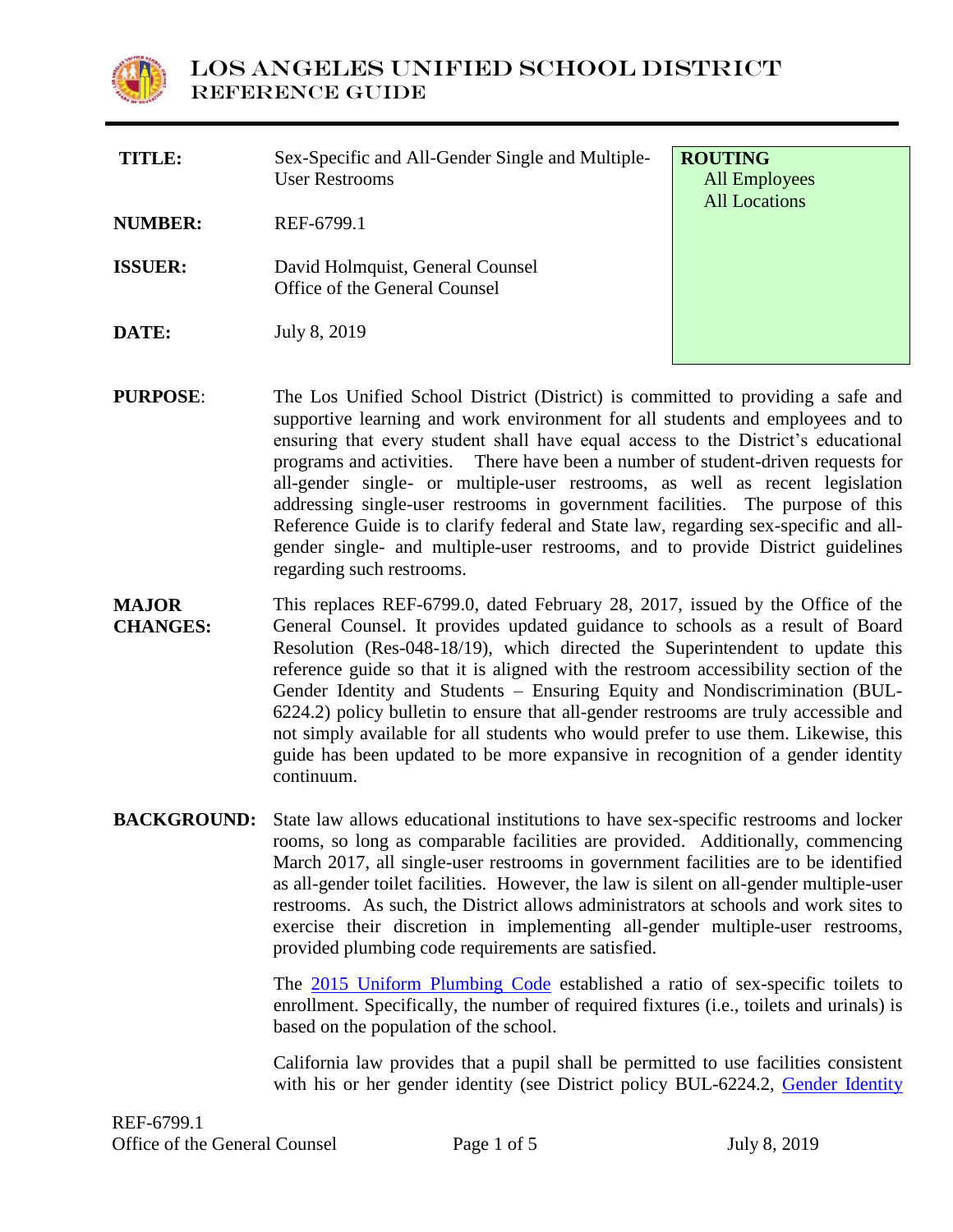

| <b>BACKGROUND</b><br>$(cont.)$ : | and Students – Ensuring Equity and Nondiscrimination). Additionally, adults and<br>students shall have separate restroom facilities.                                                                                                                                                                                                                                                                                                                                                                                                                                           |  |
|----------------------------------|--------------------------------------------------------------------------------------------------------------------------------------------------------------------------------------------------------------------------------------------------------------------------------------------------------------------------------------------------------------------------------------------------------------------------------------------------------------------------------------------------------------------------------------------------------------------------------|--|
| <b>DEFINITIONS:</b>              | Sex: It includes, but is not limited to, a person's sex assigned or presumed at birth<br>based on physical characteristics commonly associated with males or females, and<br>is inclusive of a person's gender.                                                                                                                                                                                                                                                                                                                                                                |  |
|                                  | Gender: A person's affirmed identity as male, female, both or neither. State law<br>defines gender as a person's actual or perceived sex, and includes a person's gender<br>identity and gender expression. Gender identity and gender expression are a<br>person's gender-related appearance or behavior, whether or not different from that<br>traditionally associated with the person's physiology or assigned sex at birth.                                                                                                                                               |  |
|                                  | All-gender: Inclusive of all genders.                                                                                                                                                                                                                                                                                                                                                                                                                                                                                                                                          |  |
|                                  | Non-binary: An umbrella term for people with gender identities that fall somewhere<br>outside of the traditional conceptions of strictly either female or male. People with<br>nonbinary gender identities may or may not identify as transgender, may or may not<br>have been born with intersex traits, may or may not use gender-neutral pronouns,<br>and may or may not use more specific terms to describe their genders, including but<br>not limited to agender, genderqueer, gender fluid, Two Spirit, bigender, pangender,<br>gender noncomforming or gender variant. |  |
|                                  | Single-user restroom: A toilet facility with no more than one water closet and one<br>urinal with a locking mechanism controlled by the user.                                                                                                                                                                                                                                                                                                                                                                                                                                  |  |
|                                  | Multiple-user restroom: A toilet facility with more than one water closet with<br>locking mechanisms controlled by the user, which may also have urinals.                                                                                                                                                                                                                                                                                                                                                                                                                      |  |
| <b>GUIDELINES:</b>               | The following guidelines apply.                                                                                                                                                                                                                                                                                                                                                                                                                                                                                                                                                |  |
|                                  | <b>All-Gender Single-User Restrooms</b><br>I.                                                                                                                                                                                                                                                                                                                                                                                                                                                                                                                                  |  |
|                                  | In accordance with Health and Safety Code §118600, commencing March 2017,<br>all single-user restrooms are to be identified as all-gender toilet facilities.                                                                                                                                                                                                                                                                                                                                                                                                                   |  |
|                                  | For students, reasonable access to a single-user restroom must be made<br>available for those students who express a desire for increased privacy while<br>tending to personal care. The school administrator has full discretion in<br>selecting which restroom will be identified as a single-user restroom for student<br>access. Consideration must be given to ensure students have reasonable access<br>to single-user restrooms so as to minimize any potential disruptions to<br>instructional time. Schools shall not use a single-user restroom that is secured      |  |

restroom is readily supervised, such as in the nurse's office.

by locking an external door or that lacks internal privacy screens, unless the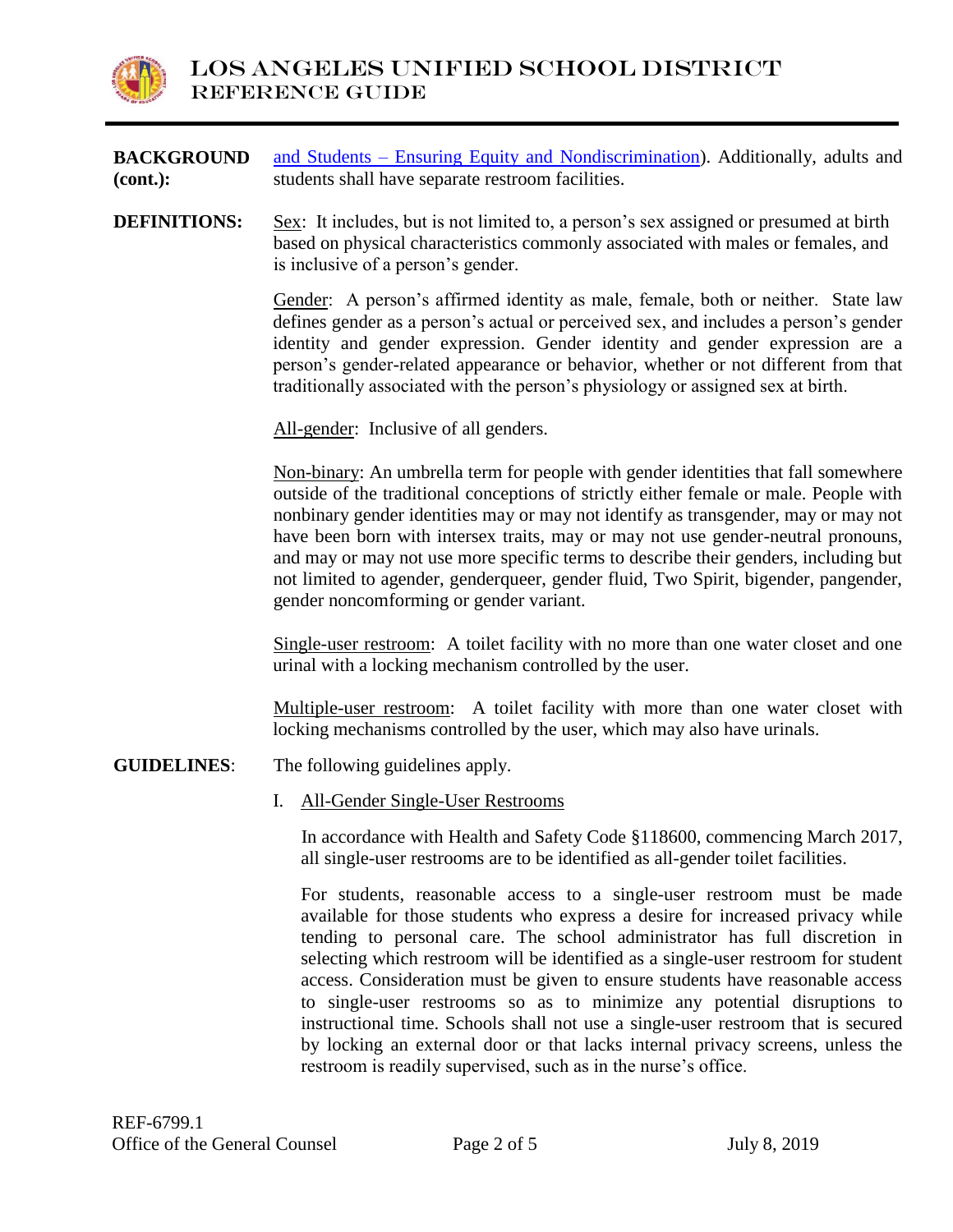

| <b>GUIDELINES</b><br>$(cont.)$ : | Regardless of gender, students and adults shall use separate restrooms. Adults<br>and students may not use a restroom facility at the same time.                                                                                                                                                                                                                                                                                                                                                                                                                                                                                                                                                                                                                                                                                                                                                                                                                                                                                                                                                                                                             |
|----------------------------------|--------------------------------------------------------------------------------------------------------------------------------------------------------------------------------------------------------------------------------------------------------------------------------------------------------------------------------------------------------------------------------------------------------------------------------------------------------------------------------------------------------------------------------------------------------------------------------------------------------------------------------------------------------------------------------------------------------------------------------------------------------------------------------------------------------------------------------------------------------------------------------------------------------------------------------------------------------------------------------------------------------------------------------------------------------------------------------------------------------------------------------------------------------------|
|                                  | Many single-user restrooms, such as in primary grades, the nurse's office, and<br>adult restrooms, are already all-gender. The process for converting sex-specific<br>student and adult restrooms to all-gender restrooms is merely a matter of<br>changing the signage.                                                                                                                                                                                                                                                                                                                                                                                                                                                                                                                                                                                                                                                                                                                                                                                                                                                                                     |
|                                  | II. All-Gender Multiple-User Restrooms                                                                                                                                                                                                                                                                                                                                                                                                                                                                                                                                                                                                                                                                                                                                                                                                                                                                                                                                                                                                                                                                                                                       |
|                                  | School site principals have the discretion to establish all-gender multiple-user<br>restrooms for students or adults, provided the following criteria have been met:                                                                                                                                                                                                                                                                                                                                                                                                                                                                                                                                                                                                                                                                                                                                                                                                                                                                                                                                                                                         |
|                                  | The establishment of all-gender restrooms does not compromise the number<br>$\bullet$<br>of sex-specific and adult/student restrooms required by the Uniform<br>Plumbing Code. For assistance with this ratio, contact your Local District<br>Complex Project Manager.<br>Consideration must be given to ensure students have reasonable access to<br>$\bullet$<br>single-user restrooms so as to minimize any potential disruptions to<br>instructional time.<br>There is sufficient interest expressed by students or staff for establishment<br>of all-gender restrooms.<br>The all-gender student restrooms allow access for appropriate supervision<br>$\bullet$<br>by any gendered campus aides, special education assistants, health care<br>assistants and teacher assistants. For assistance, contact Staff Relations at<br>$(213)$ 241-6056.<br>The establishment of all-gender multiple-user restrooms does not create an<br>undue hardship on the school. For assistance, contact your Local District<br>Administrator of Operations and Complex Project Manager.<br>The privacy screens on stalls are tall enough to ensure reasonable privacy. |
|                                  | A. Restroom Selection and Modification for All-Gender Restrooms                                                                                                                                                                                                                                                                                                                                                                                                                                                                                                                                                                                                                                                                                                                                                                                                                                                                                                                                                                                                                                                                                              |
|                                  | Restrooms for students that have latching stalls (not doors) can be adapted<br>all-gender restrooms by changing the exterior sign. Privacy<br>to<br>considerations are identified in the following section when converting a<br>multiple-user sex-specific restroom to all-gender. Once a restroom is<br>designated as an all-gender restroom, the restroom's signage must clearly<br>identify that its use is for all genders. All-gender restroom sign availability<br>may be determined by working with the Local District Complex Project<br>Manager.                                                                                                                                                                                                                                                                                                                                                                                                                                                                                                                                                                                                    |
|                                  | B. Expectation of Privacy for All-Gender Restrooms                                                                                                                                                                                                                                                                                                                                                                                                                                                                                                                                                                                                                                                                                                                                                                                                                                                                                                                                                                                                                                                                                                           |
|                                  | There is a reasonable expectation of privacy in the use of any restroom. If a<br>student desires increased privacy, the administrator shall make every effort<br>to provide the student with reasonable access to an alternative restroom such                                                                                                                                                                                                                                                                                                                                                                                                                                                                                                                                                                                                                                                                                                                                                                                                                                                                                                               |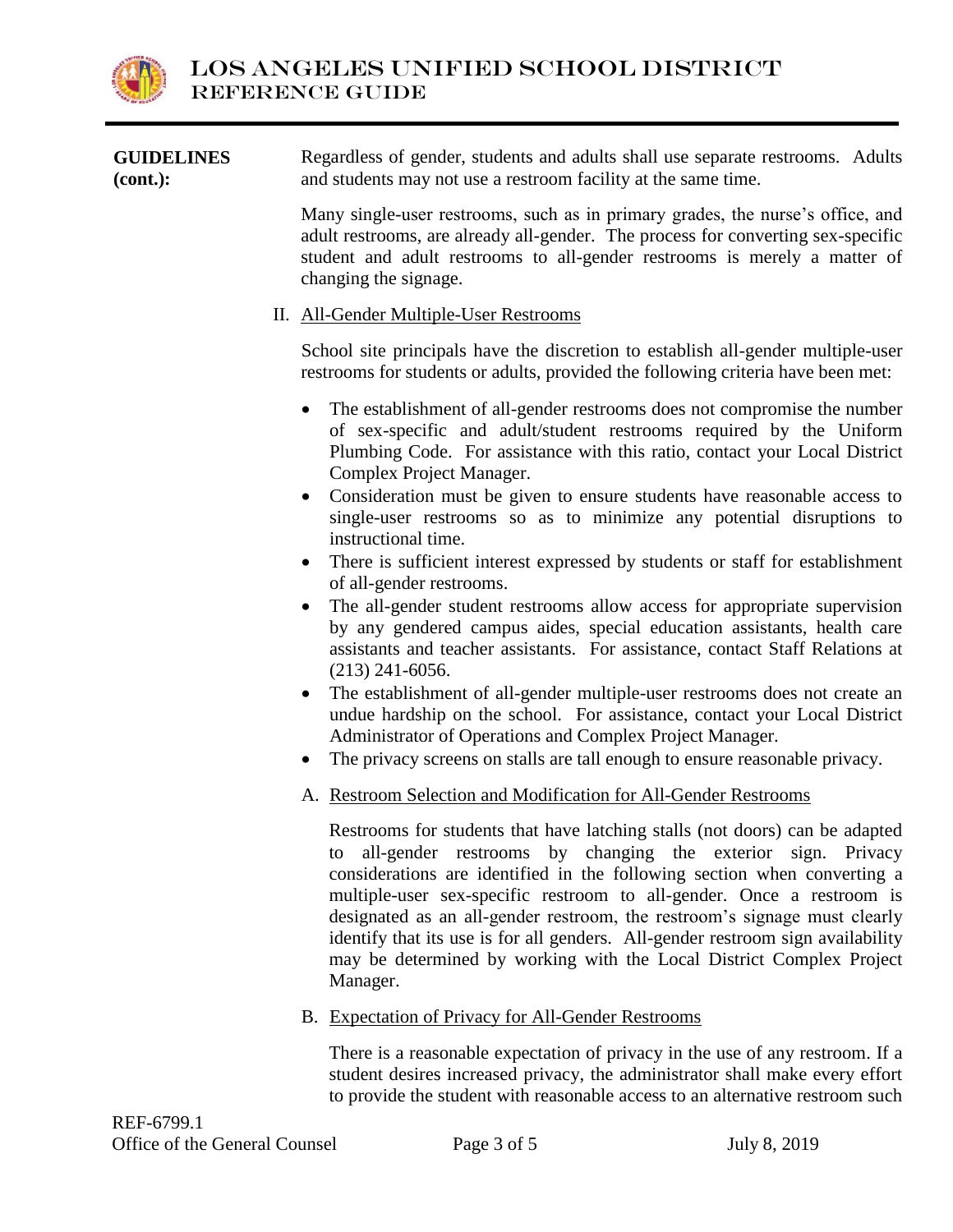

| <b>GUIDELINES</b><br>$(cont.)$ : | as a single-stall restroom. The use of a single-stall restroom should be<br>determined by the student's choice; no student shall be compelled to use an<br>alternative restroom. To minimize potential disruptions to students'<br>instructional time and for safety reasons, students should be given<br>reasonable access to restrooms while ensuring appropriate supervision by<br>staff. Regardless, all students are expected to exemplify appropriate<br>behavior in restrooms. |
|----------------------------------|---------------------------------------------------------------------------------------------------------------------------------------------------------------------------------------------------------------------------------------------------------------------------------------------------------------------------------------------------------------------------------------------------------------------------------------------------------------------------------------|
|                                  | Toilet stalls have privacy screens or partitions and a latching stall door. As<br>such, restrooms that do not have urinals are more easily adapted to all-<br>gender restrooms.                                                                                                                                                                                                                                                                                                       |
|                                  | Schools must consider the privacy screens' height when converting a<br>multiple-user sex-specific restroom to all-gender. Some older restrooms<br>have marble privacy screens that are considerably shorter than the standard<br>ones in use now, making those restrooms ill-advised for conversion to all-<br>gender.                                                                                                                                                                |
|                                  | The privacy screens on stalls should block the view from head to shin when<br>the user is standing. The screen must be tall enough to prevent another user                                                                                                                                                                                                                                                                                                                            |

from casually looking into the stall. When remodeling facilities, privacy screens should be approximately 6 inches from the ceiling and floor to facilitate mopping and adequate fire sprinkler coverage. The adequacy of privacy screen height may be determined by working with the Local District Complex Project Manager.

## C. Behavioral Expectations

All students are expected to exemplify appropriate behavior in all areas of the campus, including restrooms. It is expected that all restrooms shall be used strictly for the intended purpose of toileting and managing personal care.

## D. Supervision

Schools are responsible for the adequate supervision of students. Currently, campus aides, special education assistants, health care assistants and teacher assistants supervise restrooms by remaining in proximity to the restroom and entering the restroom when they suspect misconduct or have a safety concern. Restrooms that are utilized by students must allow reasonable access for supervision by staff. All-gender multiple-user restrooms can be supervised by any gendered staff. Restrooms must have latching privacy stall doors for individual toilets, but the exterior doors must remain unlocked. Single-user restrooms with a locking exterior door may be made available for students if adequate supervision is available, such as in the nurse's office.